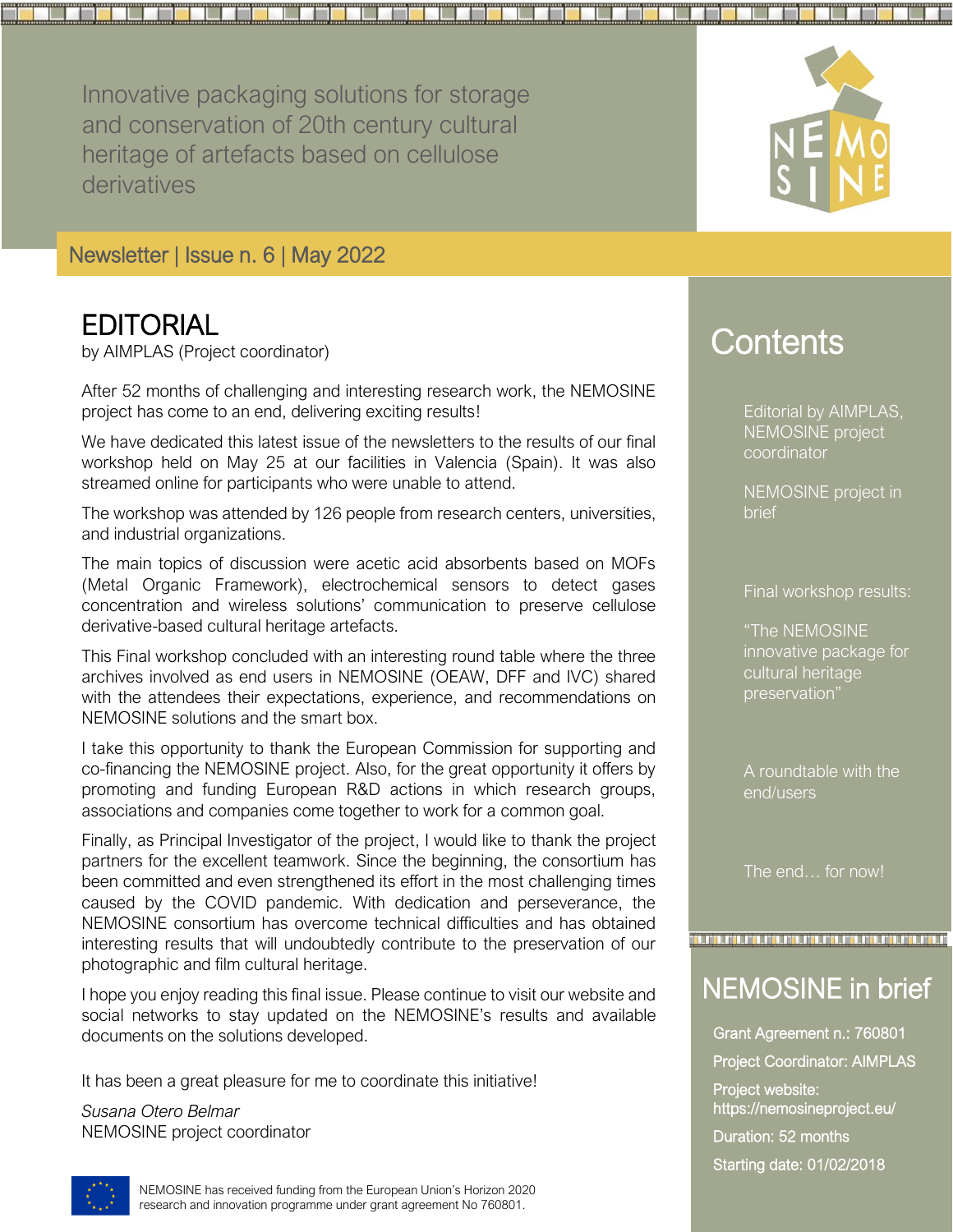

### Results of the NEMOSINE final workshop:

## "The NEMOSINE innovative package for cultural heritage preservation"

The final workshop of the NEMOSINE project, co-organised by PNO and AIMPLAS, reached a total of 126 participants in total, of which attended 28 people and connected 98.

A networking activity was scheduled during the NEMOSINE final workshop. Partners and other sister projects exposed their posters on digital devices placed in the networking room. Also, a NEMOSINE video showing the project objectives, technologies developed, and results achieved has been projected during the workshop.

All presentations, the video, and the posters shown are available for download on the website of the project: [www.nemosineproject.eu](http://www.nemosineproject.eu/)



Here we share some pictures of the workshop:



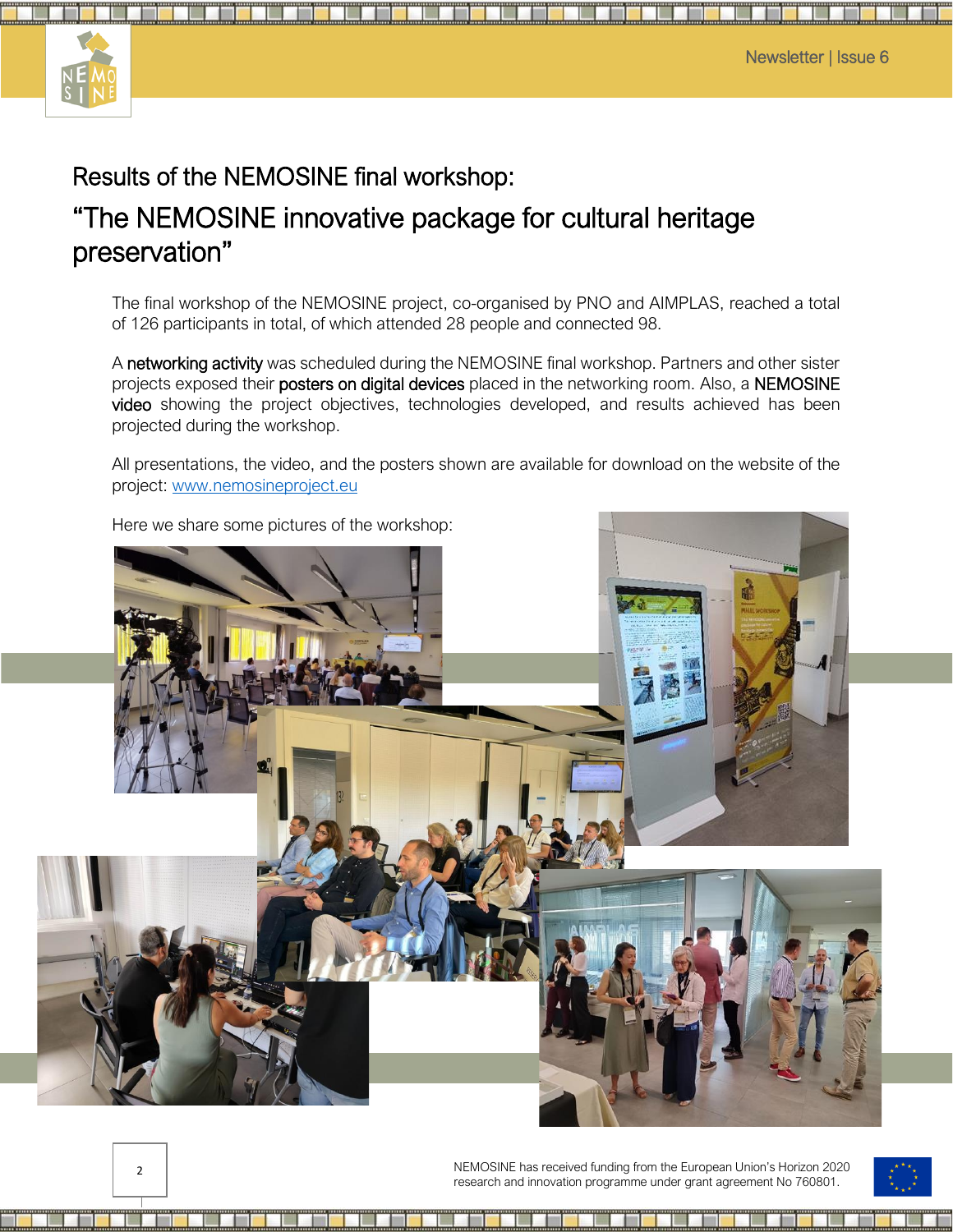

## A roundtable with the end users

The final workshop has dedicated a special session to the end users through a roundtable.

Itziar Carracedo (from AIMPLAS) moderated the round table composed by:

- Juan Ignacio Lahoz Rodrigo from the Valencian Culture Institute
- Kerstin Herlt from the DFF Deutsches Filminstitut & Filmmuseum
- Nadja Wallaszkovits from the Austrian Academy of Sciences (OEAW)

The three end users have been involved in the definition of NEMOSINE packaging specifications and in the **validation process** of the final smart package.



End users have shared their expectations at the beginning of the project, their experiences, and their final **recommendations** after having tested the technologies developed.

The roundtable has been registered and it is available on the NEMOSINE website together with the rest of the workshop.

At the end of the workshop, both participants on-site and connected on-line could ask some questions to the speakers. Some other interesting discussions were also generated as, for instance the possibility of continuing the NEMOSINE research activities.